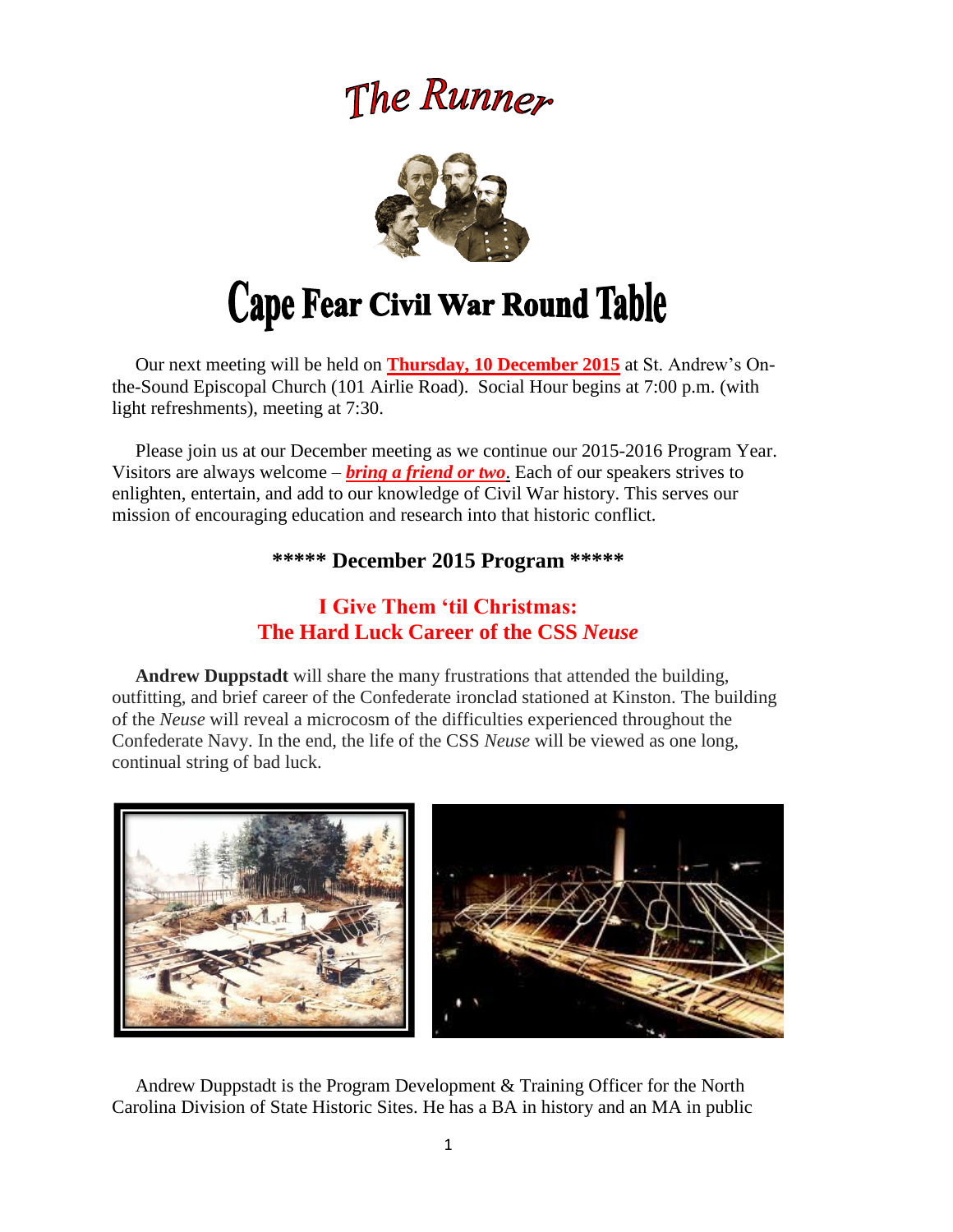history from the University of North Carolina at Wilmington. Previously, he has worked at the CSS Neuse State Historic Site, Fort Fisher State Historic Site, Tryon Palace Historic Sites and Gardens, and the Carteret County Historical Society.

 Andrew also serves as an Adjunct Instructor of History at UNC-Pembroke, Coastal Carolina Community College, and Craven Community College. He is a founding member and President of a living history group called the Carolina Living History Guild. He is also a member of the Company of Military Historians, the North Carolina Military Historical Society (where is a Board member and Treasurer), and the Southern Historical Association. Andrew resides in Kinston, NC.

#### *Editor*

#### **\*\*\*\*\* Trivia Questions for November \*\*\*\*\***

**1 –** Who was responsible for the Confederate efforts to produce ironclad warships?

**2 –** What major material limited the South's ability to produce ironclad warships?

**3 –** What % of the nation's industrial base was in the southern states in 1860?

**4 –** Who was Thomas Prentice Kettell?

#### **\*\*\*\*\* Raffle Winners \*\*\*\*\***

#### **Raffle Master: Ed Gibson**

If you have books, prints, or other items that you would like to donate to the raffle, contact Ed Gibson [\(egibson759@aol.com\)](mailto:egibson759@aol.com) before our next meeting. *The raffle is one of the components which allow the CFCWRT to fund our activities and our speakers*. Please take part in our raffle by contributing items and/or purchasing tickets.



 Thank you to everyone who purchased tickets to the book raffle and a special thank you to Mike Budziszewski for sharing from the liquidation of some of his extensive Civil War collection.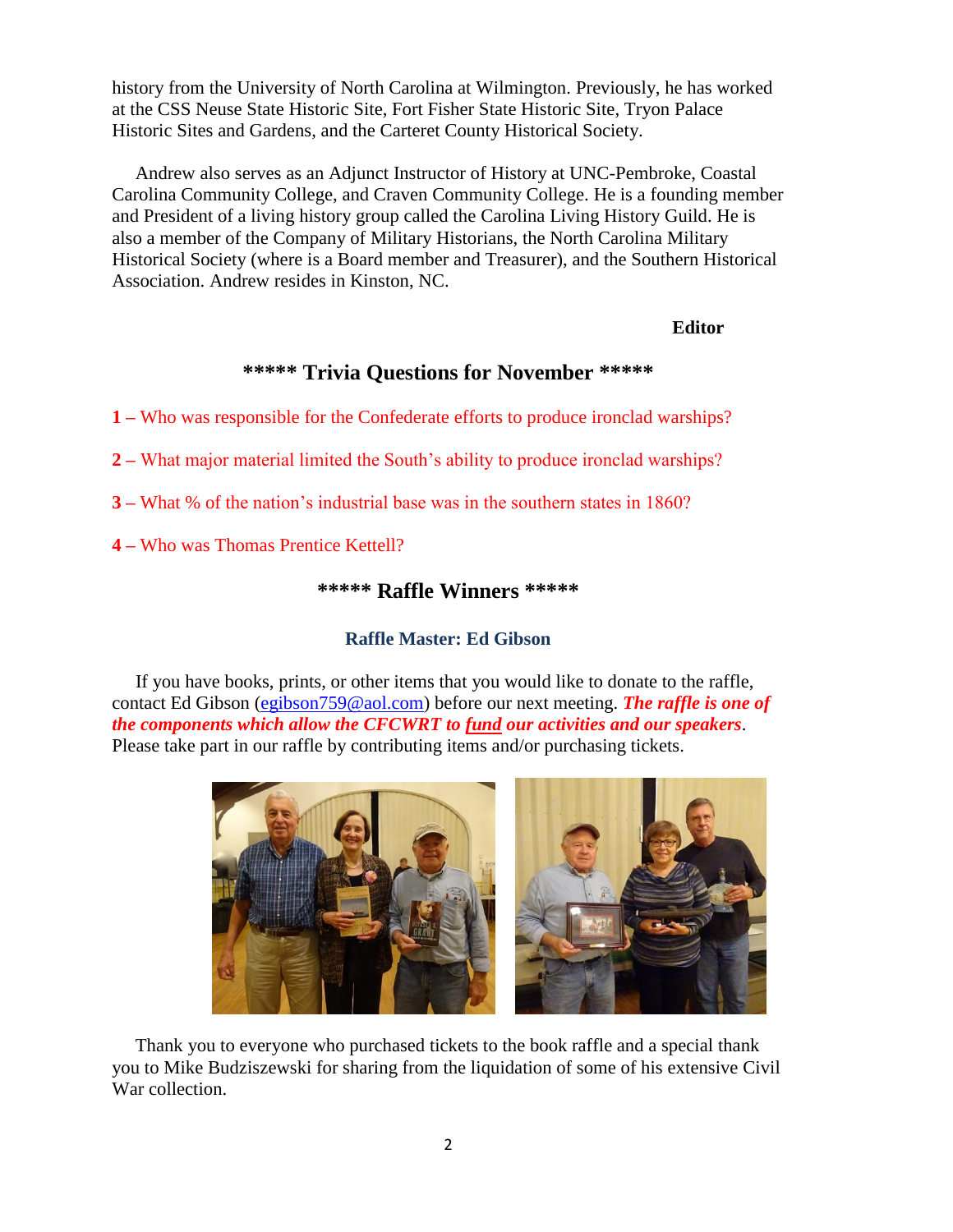**Shattering of the Union** Holston *Our Lincoln Hodges Lamson of the Gettysburg Buggein Ulysses S. Grant Cooke Atlas of the Civil War Holston Irish Brigade -*

#### \*\*\*\*\* **Member News & Activities** \*\*\*\*\*



**Blockade Runner the** *Robert E. Lee*

 If you have member news or news about Civil War events that you think would be of interest to CFCWRT membership, send me an email with the details. Thank you.

1 – Wishing each of you and your family a **Happy Thanksgiving** and a very **Merry Christmas!**

2 – *The February Dinner will change date and venue*. The meeting will be on **February 4, 2016** at the **Blockade Runner** in Wrightsville Beach. **Kelly Hinson** will return in: **An Evening with Mrs. Thomas "Stonewall" Jackson.**



Mark your calendar and save this date. The cost is \$35/person (includes meal and a raffle ticket for some excellent Civil War related items). Space is limited to 80 attendees, so get your reservation to Bruce Patterson via mail (**P.O. Box 15750, Wilmington, NC 28408**), phone (**910-794- 8905**) or at the next RT meeting. An additional opportunity exists for this meeting: If you want to celebrate an early Valentine's Day, Bruce has negotiated a special rate with the Blockade Runner for that nite – sound-side rooms \$100 or oceanfront rooms \$110.

 If you missed Kelly's last visit with our RT, this is your chance to experience how well interpretive history can be performed.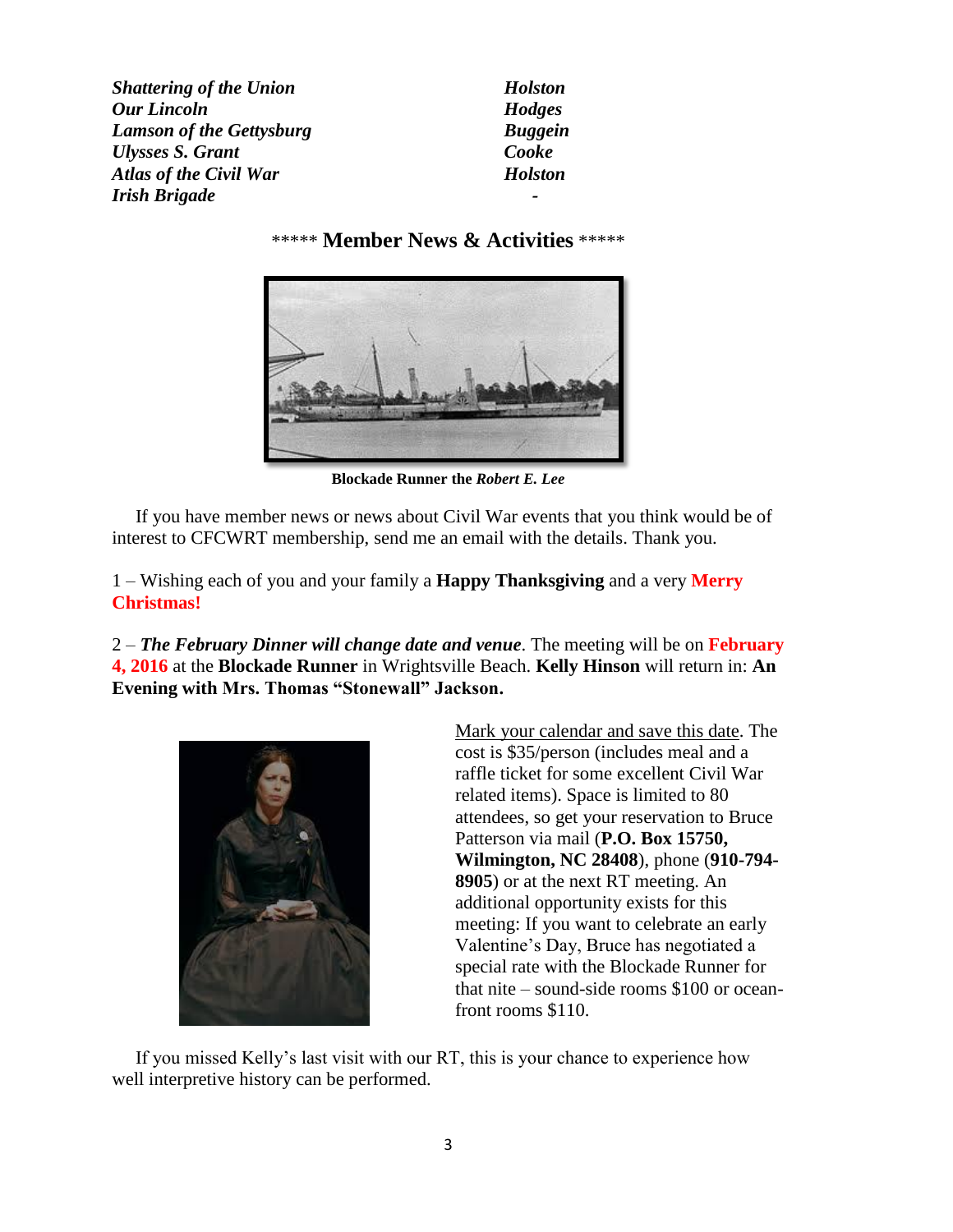3 – **Cape Fear Revolutionary War Round Table** – Annual Dinner Meeting, **December 2, 2015**, 6:00PM: Dinner at 6:30, St. Johns Masonic Lodge, 4712 Oriole Drive. Speaker: Lieutenant General John "Gentleman Johnny" Burgoyne (Dr. Bruce M. Venter) Contact **Connie Hendrix at 910-278-6705** for additional information. \$25/Members; \$30 Guests.

4 – **Fort Fisher State Historic Site** events – Saturday, **December 5th – "We Kept Our Courage Up."** The site commemorates the first attack with artillery program. Dr. Chris Fonvielle speaks at 12:30 in the auditorium. 10am to 4pm. Tuesday, **December 8th** – **Holiday Open House** from 10am to 4pm.



**The 32# cannon will "roar" at 10am, 12noon, 2pm, and 4pm on December 5th**

5 – **"Help Wanted"** - We thought we would send out a notice to the area Civil War Roundtables letting you know that we are **seeking volunteers at Fort Fisher**. We are seeking people interested in history to assist us with giving tours of the fort and to help with group tours, as well as those who have experience in retail to help in the museum store. In the spring, we will also be seeking volunteers to work in the garden. Contact Becky Sawyer [\(becky.sawyer@ncdcr.gov\)](mailto:becky.sawyer@ncdcr.gov) or John Moseley [\(john.moseley@ncdcr.gov\)](mailto:john.moseley@ncdcr.gov).

**\*\*\*\*\* November Program \*\*\*\*\***

## **The Confederate Economy**

**Dr. Melton McLaurin s**hared an economics lesson about the United States in 1860 and how the Civil War exposed the inherent weaknesses in the South's agricultural dependent system. Cotton may have been king during the 1850's, but cotton alone was not the solution to the deficiencies in the South's efforts to forge a separate nation.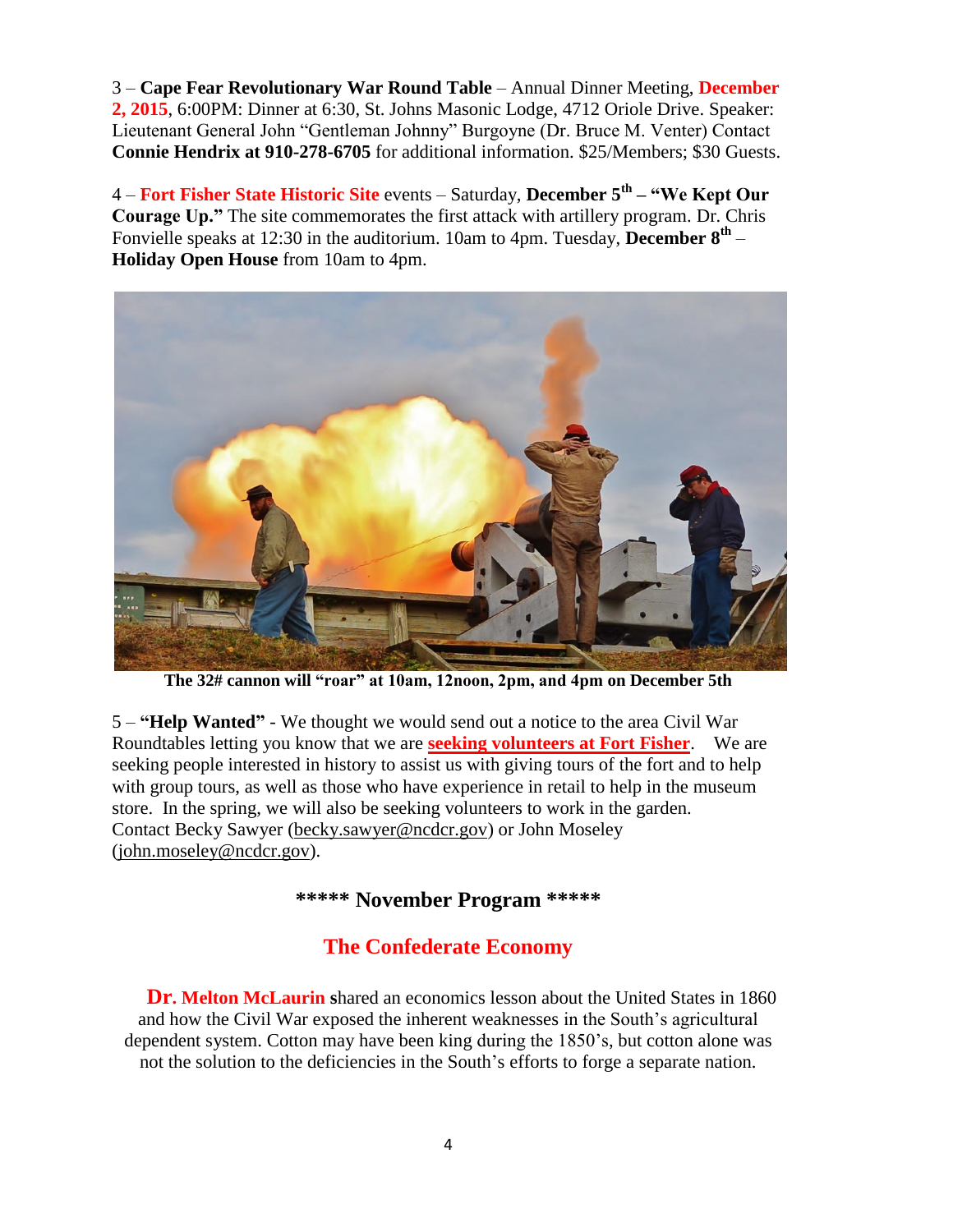Among the subjects discussed were: credit arrangements for planters, industrial output, food production (North and South), the place of taxes in the creation on infrastructure, specie (gold and silver), land and slavery, Confederate bonds, inflation, raw materials, taxes in kind, and Reconstruction.

 "Gone with the Wind" took on a different meaning after Dr. McLaurin's presentation. The South was poor before the war with much of its wealth concentrated in the hands of a few individuals (and their creditors). With the loss of 9% of its white population during the war, it was poorer still afterwards.



**\*\*\*\*\* Trivia Questions for December \*\*\*\*\***

**1 –** Who was responsible for the Confederate efforts to produce ironclad warships? **Stephen R. Mallory**. In April 1861, the United States became engaged in a civil war which would last for four years. As the Southern states entered the conflict, they were faced with obvious disadvantages in lack of manpower, supplies, and facilities to coordinate an extensive war effort. To offset the Union's advantages in manpower and industry, resourcefulness became a key word in the Confederacy.

 When Stephen R. Mallory was appointed Secretary of the Confederate Navy in February 1861, he was convinced that his navy could equalize the superior numbers of the Union navy through the construction and employment of ironclad warships. Mallory had only two months to organize his department before war broke out, and he was faced with the task of creating a navy from virtually nothing. Moreover, the secretary had to constantly substantiate the importance of his new department. Jefferson Davis, a former army officer and President of the Confederate States, expressed little interest in the Navy Department. Mallory, nevertheless, instigated a formidable shipbuilding program, much of it centering around the construction of ironclads.

 On assuming his duties, the secretary stressed the importance of these new vessels for the Confederacy. Two months after the war began, Mallory predicted that

Naval engagements between wooden frigates, as they are now built and armed, will prove to be forlorn hopes of the sea, simply contests in which the question, not victory, but of who shall go to the bottom first, is to be decided.